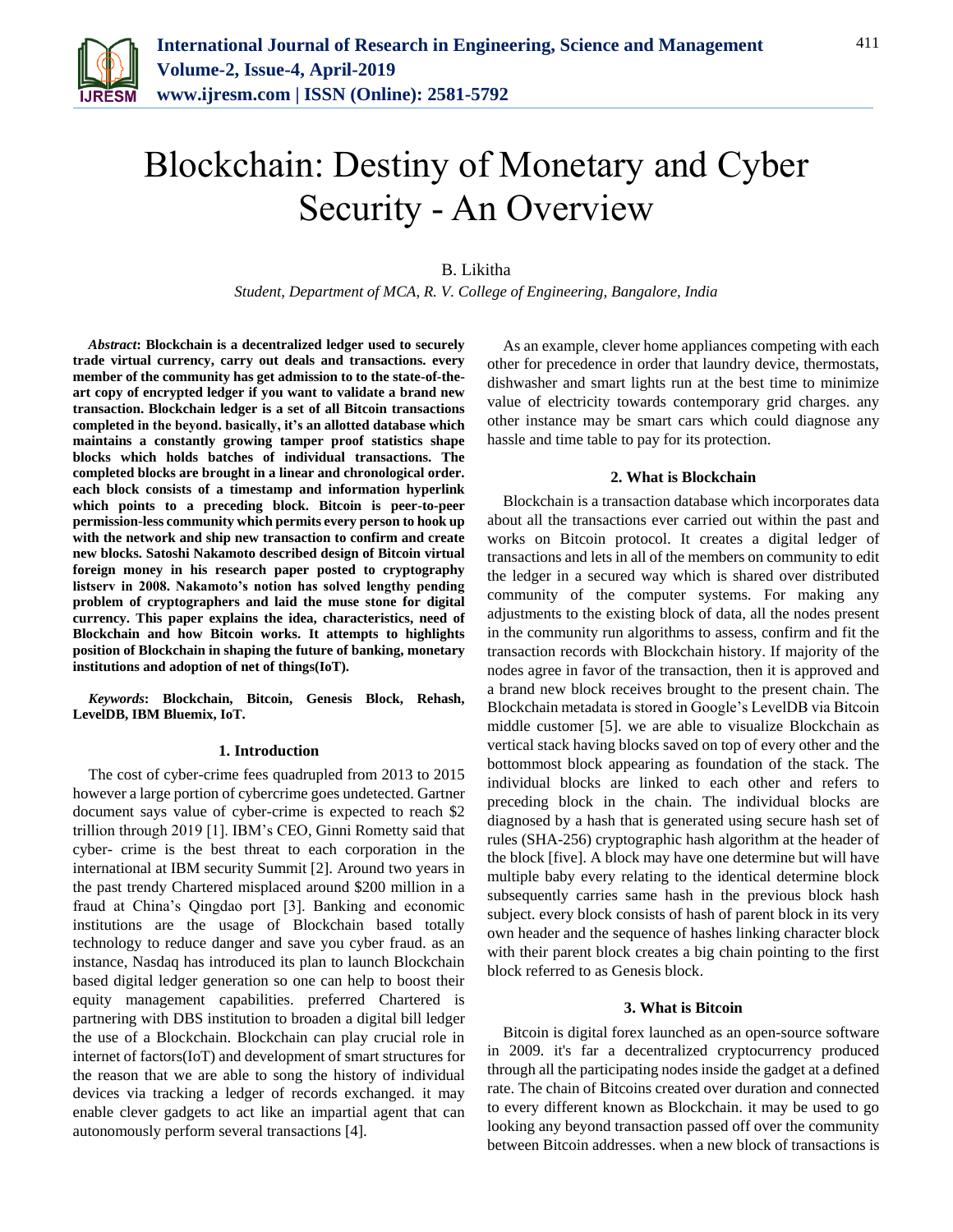

created, it gets brought to the Blockchain. the new transaction statistics are continuously introduced to Bitcoin's public ledger and this manner is called Bitcoin mining. at ease Hash set of rules 2 (SHA-2) that's a cryptographic hash feature is used by Bitcoin. we are able to decide integrity of a given information via evaluating the execution output of SHA-2 set of rules referred to as "hash" with an already known and predicted hash value. A hash algorithm converts a large extent quantity of records into a set-duration hash. And equal information will usually produce same hash but any moderate change in facts will absolutely exchange the hash.

# **4. What is Genesis Block**

the first block #zero created in 2009 is referred as Genesis block in Blockchain. it's miles common ancestral figure of all the new blocks created and if traversed backward in time we are able to attain genesis block in the long run. Genesis block is not unusual ancestor of all of the blocks and turned into created in 2009. it is encoded within bitcoin customer software and may't be tampered. all the node always knows the hash and shape of genesis block that is at ease root. The statically encoded genesis block may be visible in the Bitcoin center consumer in chainparams.cpp [6]. we can look for genuine block hash: "000000000019d6689c085ae165831e934ff763ae46a2a6c172b 3f1b60a8ce26f" inside the block explorer web sites to locate info of Genesis block, cutting-edge transactions and all of the newly created blocks with BlockHash, height, subsequent block, length in bytes [7].

Genesis block includes a text message "The instances 03/Jan/2009 Chancellor on verge of collapse of second bailout for banks" [5]. The message was embedded within the first block by means of Bitcoin's author Satoshi Nakamoto. It gives evidence of date while Genesis block changed into created which refers to headline of British newspaper The times. The donation for Genesis block changed into made through John Wnuk and Jayden McAbee on June nine, 2016 which contains the first Bitcoin pockets.

# **5. Prerequisites of Bitcoin**

#### *A. Authentication*

BitID which is a decentralized authentication protocol allows users to connect with Bitcoin. BitID uses bitcoin wallets and QR codes to provide service or platform access points.

#### *B. Integrity*

Bitcoin's use of digital signatures ensures transactional integrity and transactions can't be modified later.

# *C. Non-Repudiation*

The person who sent the message had to be in possession of the private key and therefore owns the Bitcoins. The sender needs to sign the previous hash and the destination public key.

# **6. Benefits of Bitcoin**

#### *A. Fast & Cheaper*

The transactions made using Bitcoin's wallets are fast and transaction fees are minimal.

#### *B. Decentralized Registry*

Bitcoin currency is decentralized and no central authority has full control and hence central government or banks can't take it away from you and there is no chargeback.

The Central Bank during financial crisis in Cyprus wanted to take back all uninsured deposits more than \$100,000 in 2013 to help recapitalize itself [8]. But this is not possible with Bitcoins since currency is decentralized.

# *C. Secure Payment Information*

Bitcoin transactions uses a public key and a private key. When a bitcoin is sent, the transaction is signed by public and private keys together which creates a certificate.

#### *D. Bitcoin Mining*

You can create your own money by setting up a Bitcoin Miner. [9]

# **7. How Bitcoin Works**

Bitcoin makes use of Elliptic Curve virtual Signature algorithm(ECDSA) cryptographic set of rules to make sure simplest rightful proprietors have the get right of entry to to price range [10].

while Bitcoin is despatched, it creates a transaction message and attaches new proprietor's public ECDSA key. every Bitcoin is associated with public ECDSA key of its modern-day proprietor. a new transaction is broadcasted over Bitcoin network to tell anyone that new proprietor of those cash is the owner of the new key.

Bitcoin kiosks are machines which can be connected to the internet and allow to deposit cash in change of Bitcoin's given as a paper receipt or through shifting cash to a public key on the Blockchain [11]. Every time a Bitcoin is sent, it attaches the new proprietor's public key and signal it with the sender's private key. The sender's signature on the message verifies that the message is real and transaction history is stored by using anyone so it can be easily verified. It makes use of Public Key Cryptography asymmetric Encryption algorithm and idea of public and private keys to encrypt and decrypt facts. If message is encrypted the usage of public key(Pk), then non-public or mystery key(Sk) is important to decrypt. but, whilst message is encrypted the use of private or mystery key(Sk) then public key(Pk)is important to decrypt.

the public key may be shared with all and sundry but private key wishes to be stored secret. One player can create multiple public key(Pk) and mystery key(Sk) pair.

Bitcoin does now not require third birthday party because it publicly distributes the ledger called Blockchain. The fascinated customers in devoting CPU power to run a unique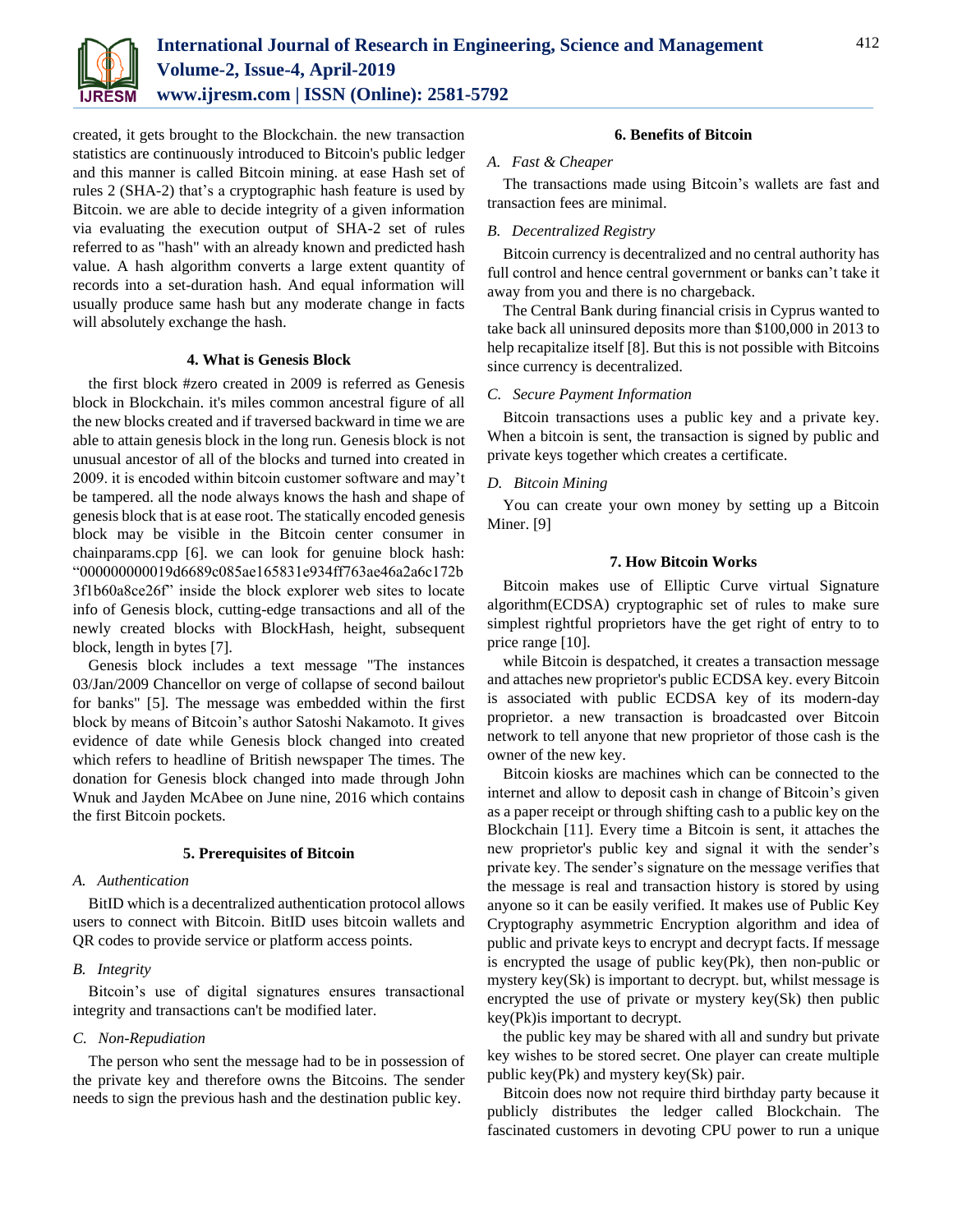

piece of software program are referred to as Bitcoin miners and that they in the end shape a community to keep the Blockchain. in the Bitcoin mining technique, users create new Bitcoin currency and transaction is broadcasted over the community.

All the computer systems strolling the software in network compete to clear up. a cryptographic puzzle which contains facts from several transactions. the primary miner who solves each puzzle get 50 new Bitcoins and the corresponding block of transactions receives introduced to the present Blockchain.

the issue stage of every puzzle is without delay proportional to the variety of Bitcoin miners gift. because the range of miners will increase, the difficulty level of poser is also increased to ensure manufacturing of 1 block of transactions for every 10 minutes.

Bitcoin works on lowering deliver algorithm because of this the reward for mining Bitcoin block is decreased to 1/2 after each 210,000 blocks [13]. The block introduction charge is adjusted every 2016 blocks to make sure creation of roughly 6 blocks in line with hour. The wide variety of Bitcoins generated in keeping with block is ready to lower geometrically and it'll reduce by using 50% every 210,000 blocks that's about 04 years' time [14]. The aim is to ensure number of Bitcoins in existence never exceeds 21 million on account that financial base of Bitcoins cannot be accelerated therefore Bitcoin foreign money could undergo severe deflation if it turns into widely used [15].

# **8. Bitcoin advanced**

Bitcoin transactions are made using script which is stackbased totally and processed from left to right. The script consists of list of instructions recorded with each transaction having description on how receiver can gain access to it.

The transactions are legitimate if script returns actual. If verify signature (transaction. Signature, transaction. input.public\_key): return True else return False the standard transactions on Bitcoin community are known as singlesignature transactions because it calls for just one signature from the owner. but Bitcoin also supports complex transactions which require signature of a couple of human beings. It helps Multisignature (Multisig) transaction which sends price range from a multi-signature cope with and referred as M-of-N transactions which is associated with N private keys and calls for signatures from as a minimum M keys [16]. Lock instances is a bitcoin feature which makes a transaction now not allowed to the community until a sure time. The locked transaction will spend the coins it uses as inputs at a sure time within the destiny, except those cash are first spent via a previous transaction. Micropayment channels use each multi-sig technology and a lock time.

Bitcoin multiset wallets have ability for increasing the safety of funds and giving technology tools to put into effect better corporate governance. Each transaction is brought to the blockchain after consensus amongst nodes and verification to defend against double spending. The transactions are validated while a mathematical hassle is solved. The Bitcoin transactions require a time window before they're confirmed which an issue is on the grounds that rapid transaction is expected from virtual currency within the modern world.

However, using marker deal with also known as as green address approach we will lessen the time taken for affirmation of Bitcoin transaction. The marker addresses use Bitcoin's personal communication channel and parties can set up consider sine a receiver is already expecting an address to ship money.

Pay to script hash (P2SH) transactions is supported by using Bitcoin which permit transactions to be sent to a script hash instead of a public key hash [17]. The recipient have to provide a script matching to the script hash to spend bitcoins sent thru P2SH and the records which makes script evaluation authentic.

we are able to ship bitcoins the use of P2SH to an deal with this is secured. The bitcoins may be dispatched to  $\sim$ 34-character P2SH cope with and recipient desires signatures of several human beings to spend bitcoins or a password or there may be totally precise requirements.

Byzantine consensus trouble is used in a big peer-to-peer network [20]. all the techniques within the network have to come to a common agreement. The networks without admission controls are prone to the Sybil attack in which malicious techniques can claim more than one fraud identities.

Satoshi Nakamoto inventor of the Bitcoin protocol posted his research paper called "Bitcoin: A Peer-to-Peer digital cash device" in 2008. This paper pointed out peer- to-peer digital cash transfer without delay from one celebration to every other without going thru the channel of financial institutions [21].

Ethereum is a public Blockchain primarily based dispensed computing platform which runs clever programs without any downtime or third birthday party interference. these packages run on a custom built Blockchain which permits to shop registries of money owed or promises and circulate budget without requiring a center guy or counterparty danger. Ethereum gives a decentralized virtual device known as Ethereum virtual device (EVM) that can execute peer-to-peer contracts using a cryptocurrency referred to as Ether [22]. Ethereum venture turned into bootstrapped with the aid of an Ether pre-sale all through 2014 and developed by a Swiss nonprofit institution known as Ethereum foundation. Blockchain primarily based DNS and Blockchain primarily based net can be destiny. The DNSChain gives a loose and cozy decentralized alternative while last backwards well suited with conventional DNS.

Blockchain Adoption traits Price water house coopers (p.c) reports indicates Blockchain is being explored and followed at an remarkable pace [23]. Blockchain is still five to ten years from mainstream adoption but it's already reached peak of inflated expectations mentioned by means of Gartner in Hype Cycle for emerging technologies 2016 [24].

Blockchain shops multiple transactions in one centralized ledger which is accessible to all events and sports are regulated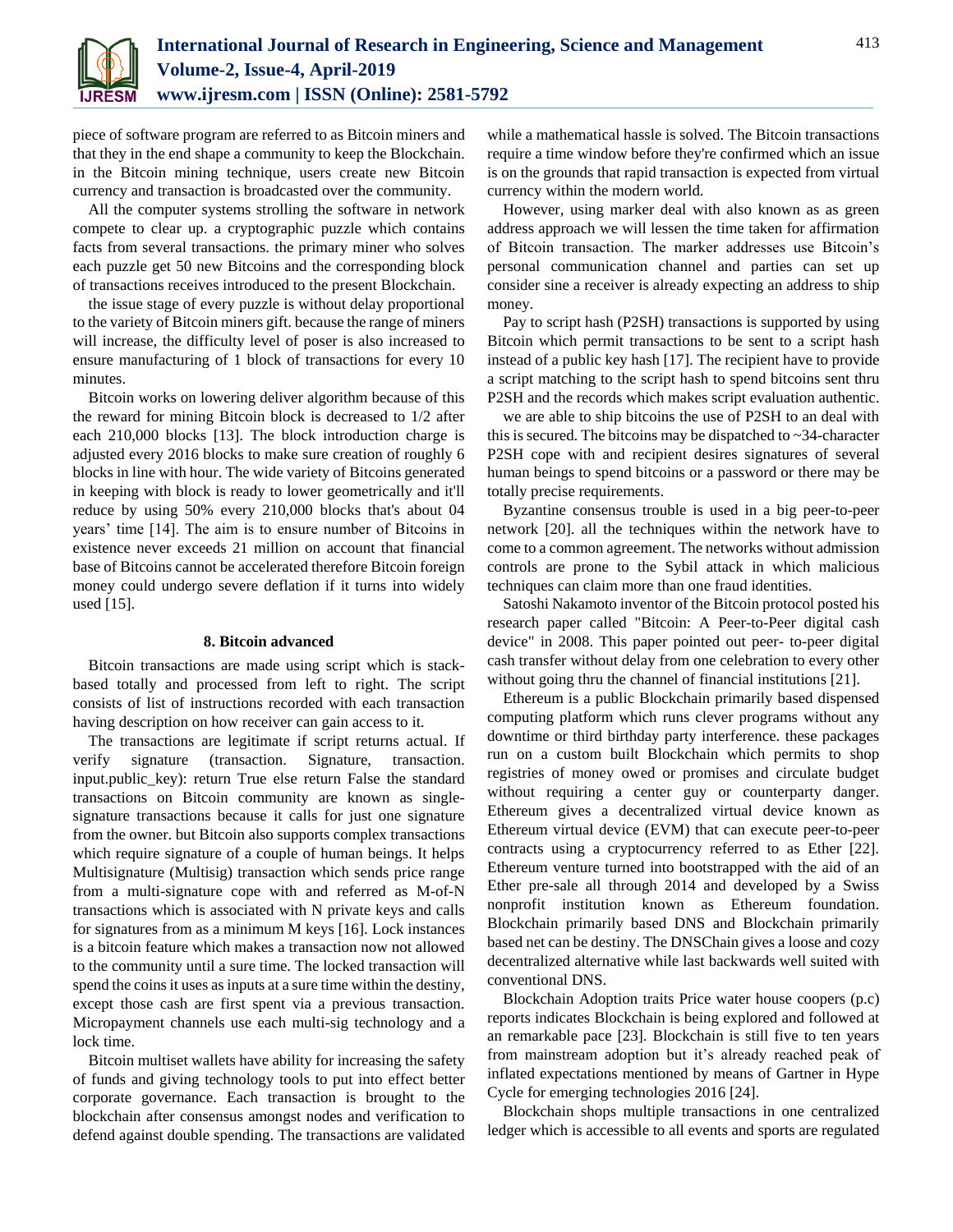

through a decentralized network. There are round dozens of offerings on dispensed-ledger products in the market however Bitcoin is most famous and validated among all [24].

The three traits appearing in Gartner Hype Cycle for emerging technology 2016 are Blockchain, clever machines giving transparent immersive reports like 4D printing and net of factors (IoT) leading to perceptual smart gadget age. [24].

Transparency in land registry. they're the use of Blockchain technology to update and hold land registry facts to save you corruption due to the fact that once land statistics are tested it cannot be tampered [29].

IBM and Samsung are running on an evidence of idea (percent) to construct next generation net of factors(IoT) that allows you to be primarily based on self-reliant Decentralized Peer-to-Peer Telemetry(ADEPT) which uses BitTorrent peerto-peer document sharing protocol, Rehash peer-to-peer communique protocol, Bitcoin cryptocurrency & Ethereium [30].

Everledger is the use of Blockchain to tackle war diamonds and coverage fraud seeing that tracking of diamonds from mine to retail shops is a prolonged and complicated manner. they are combining data from insurance organizations and police departments to offer an accurate database which can be made available to each person on Blockchain [31].

Disbursed self-sufficient corporation (DAO) is an corporation supposed to help Ethereum-related tasks. DAO has obtained over \$50m well worth of virtual token called ethers (ETH) from investors. human beings assisting DAO receive vote casting rights in form of virtual token to decide destiny path of the employer and assist startups and projects via dispensing ethers (ETH). The individuals inside the vote casting and selection making process obtain dividends for assisting the assignment [32].



Fig. 1. Gartner Hype Cycle 2018 [24]

Nasdaq has announced plan to launch Blockchain-enabled digital ledger generation for you to assist to enlarge and decorate its equity control capabilities. they may to start with leverage Open Property Protocol which is a Bitcoin based totally coloured coins' implementation [25].

Bitfinex is Hong Kong based totally international's leading Bitcoin change which one of the most advanced cryptocurrencies change supplying margin trading, superior order types & margin funding for low-chance returns [26], [27].

IBM Blockchain provider on Bluemix presents 4-node improvement and test blockchain network to jot down programs and deploy chain code right now as opposed to growing Blockchain network from the scratch. It is basically a peer-topeer permissioned community that is built on top of Hyperledger fabric from Hyperledger task of Linux basis [28].

The land registry device is damaged in Honduras, a significant American united states due to corruption. government of Honduras introduced a address Factom Inc, a Texas-primarily based Blockchain enterprise to implement Factom's Land Registry tool to create.

# **9. Summary and Conclusion**

venture capital(VC) corporations are making a bet large on Bitcoin and the Blockchain. CoinDesk's Bitcoin assignment Capital statistics indicates that VC corporations are making an investment heavily in bitcoin startup projects. Blockchain can act as ledgers or report-keeper for billions of transactions generated by means of internet of factors(IoT) since sharing, storing information and data is constantly a threat.

Mckinsey record says that Blockchain have capacity to reshape the capital markets industry with effect on commercial enterprise fashions, reductions in risks, fee and capital savings [33]. The adoption of Blockchain technology can have substantial benefits and decrease wide variety of ledgers required to be maintained via economic institutions and ensure greater precise audit trails [33].

A recent have a look at from IBM Institute for enterprise cost (IBV) indicates that 70 percent of early adopters surveyed are prioritizing Blockchain efforts to reduce boundaries in growing new commercial enterprise fashions to reach new markets. The seven out of 10 early adopters surveyed in monetary marketplace institutions have Blockchain efforts targeted specifically on 4 areas: clearing and agreement, equity and debt issuance, wholesale payments and reference facts [34].

The device cost is decreasing and computing electricity is growing every day therefore Blockchain affords a gigantic possibility in net of things(IoT) and presenting protection. Blockchain can offer a trustless system having peer- to-peer messaging protocols and secured disbursed data sharing.

#### **References**

- [1] Cyber Crime Costs Projected to Reach \$2 Trillion by 2019, http://www.forbes.com/sites/stevemorgan/2016/01/17/cyber-crimecosts-projected-to-reach-2-trillion-by-2019/#768e4f293bb0
- [2] IBM's CEO On Hackers: 'Cyber Crime is the Greatest Threat to Every Company in The World', http://www.forbes.com/sites/stevemorgan/2015/11/24/ibms-ceo-on-
- hackers-cyber-crime-is-the-greatest-threat-to-every-company-in-theworld/#16ff2faf3548
- [3] Banks Look to Blockchain to Reduce Fraud in \$4 Trillion Trade Finance Field,https://www.cryptocoinsnews.com/banks-blockchain-tradefinancefraud/Blockchainsand the Internet of Things, http://www.postscapes.com/blockchains-and-the-internet-of-things/

[4] Chapter 7. The Blockchain, http://chimera.labs.oreilly.com/books/1234000001802/ch07.html/